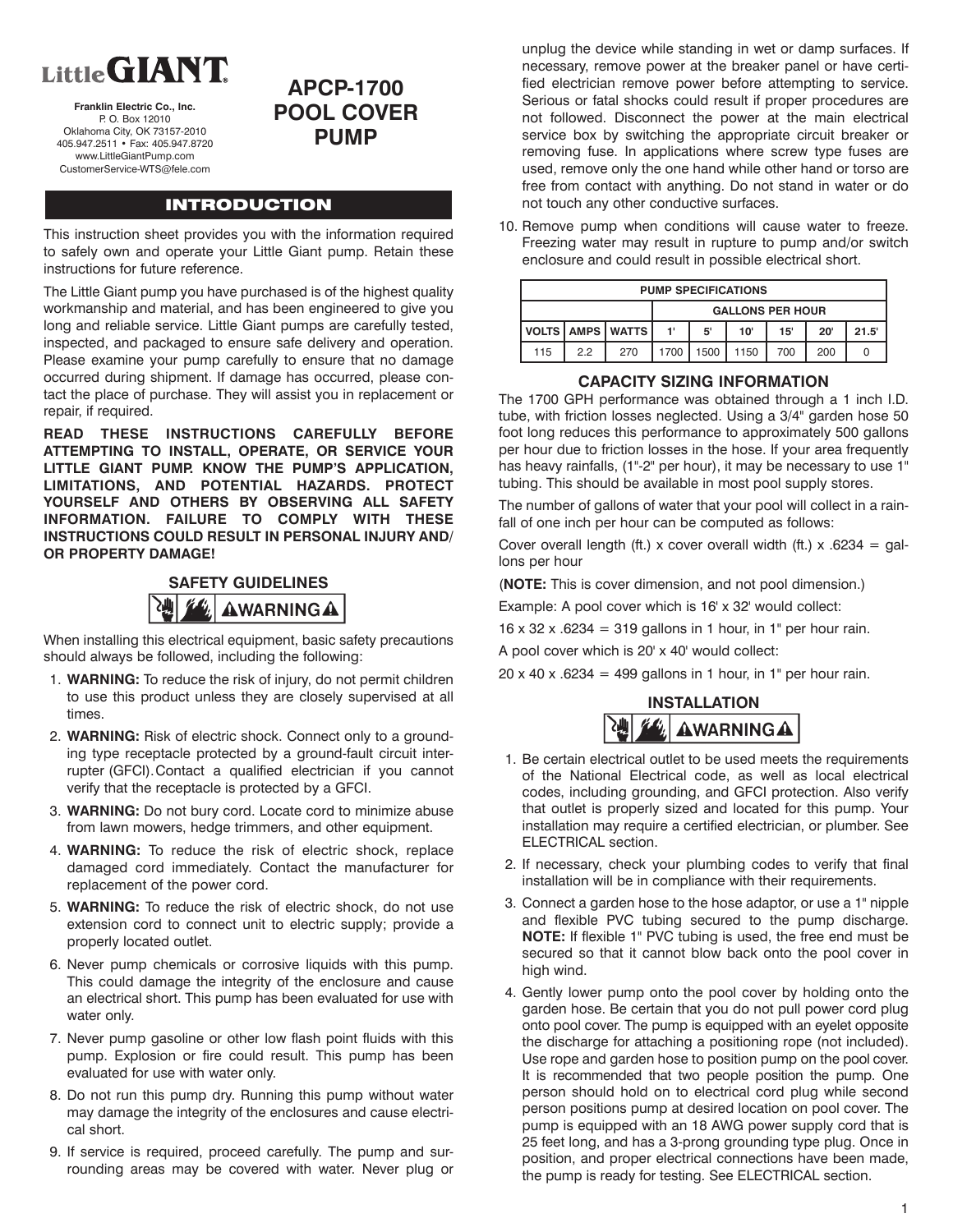**NOTE:** Become familiar with the SAFETY GUIDELINES. During the rainy season, you should check daily to see that your pump is functioning properly. Also, if you experience high winds, or excessive movement of the pool cover, be certain that the power supply cord has not been pulled onto the cover, and that the pump is still upright, with the discharge hose properly positioned. If you plan to be away from your pool for extended periods of time, it is recommended that a friend or neighbor periodically check your pool cover pump, and verify that everything is still functioning properly. Be sure to review the SAFETY GUIDELINES and ELECTRICAL sections with them!



The water level switch is activated by a float mechanism. This is caused by water rising around the float with the pump resting upright. This switch relies upon buoyancy force of the float to activate. The switch should cause pump to come on when the water level is approximately 2"-3" deep. Pump should remain running until the water level is approximately .50"-1.50" deep. **NOTE:** Temperatures near freezing may cause the "ON" level to go as high as 4", and the "OFF" to be as high as 2".



- 1. Your pump is supplied with a 3-prong electrical plug. The third prong grounds the pump to prevent possible electrical shock hazard. Do not remove the third prong from the plugs.
- 2. A separate branch electrical circuit is recommended. The electrical power required is 5 amp at 115 VAC.
- 3. Be sure that electrical connection cannot be reached by rising water. Under no circumstances should the connection be located where it may become flooded or submerged by water.

 4. Test the pump after all electrical connections have been made. Run water into area where pump is to be placed. Do not attempt to run the pump without water; this could cause damage to the pump. Fill the area to a normal "ON" level and allow the pump to remove water to a normal "OFF" level.

Always disconnect the electrical power before touching the pump, discharge or electrical plug when water is present in the area. Failure to do so can result in serious bodily injury and/or property damage. Always connect pump to grounded receptacle. See SAFETY GUIDELINES.



- 1. **CAUTION:** Before servicing the pump, disconnect the pump from electrical service, unplug cord, remove fuse or turn off disconnect box.
- 2. The motor housing of the pump is completely sealed and requires no service. Disassembly of the motor housing or alteration of the power cord voids all warranty.
- 3. The motor is a continuous duty type with an automatic thermal overload protector device.
- 4. The pump can run against a restricted discharge without damage to the pump.
- 5. Keep pump clean and in a well maintained condition at all times. Pump should be thoroughly cleaned for summer storage.
- 6. If float becomes stuck, remove the float access cap on the bottom of the unit. Remove cap by turning towards the "OPEN" arrow as indicated on the cap. Clean as needed, then reinstall access cap.

QTY

 $\overline{1}$ 

 $\mathbf{1}$ 

 $\mathbf{1}$ 

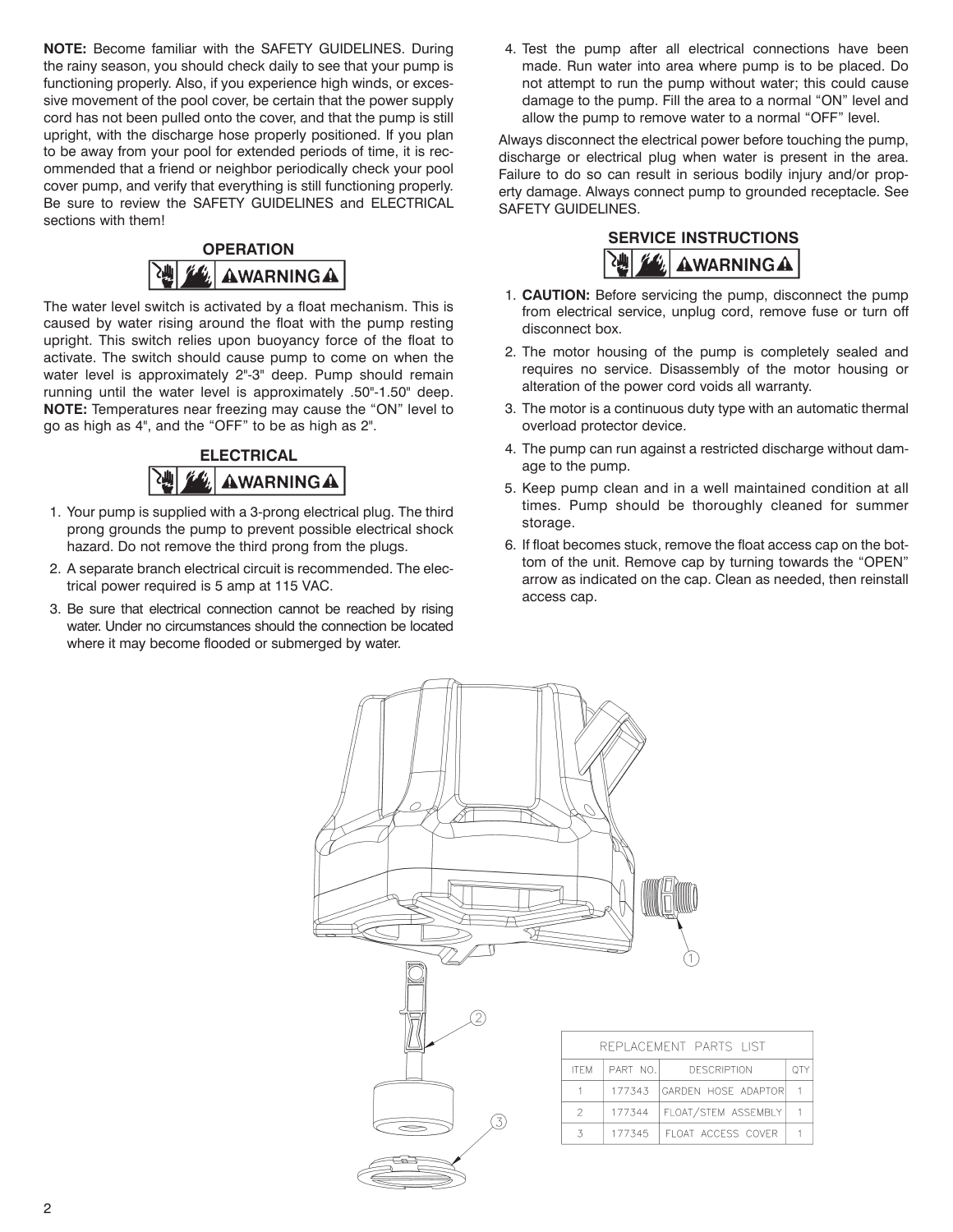| <b>TROUBLESHOOTING INFORMATION</b>       |                                                                                    |                                                                                                          |  |  |  |  |  |  |
|------------------------------------------|------------------------------------------------------------------------------------|----------------------------------------------------------------------------------------------------------|--|--|--|--|--|--|
| <b>SYMPTOM</b>                           | <b>CAUSE</b>                                                                       | <b>REMEDY</b>                                                                                            |  |  |  |  |  |  |
|                                          | Stuck float.                                                                       | Clean area around float.                                                                                 |  |  |  |  |  |  |
|                                          | Defective switch.                                                                  | Contact factory.                                                                                         |  |  |  |  |  |  |
| Pump will not shut off.                  | Pump is air locked.                                                                | Shut power off for approximately 1 minute, then restart. Repeat<br>several times to clear air from pump. |  |  |  |  |  |  |
|                                          | Liquid inflow matches or exceeds pump capacity.                                    | Larger pump required, or multiple pumps. See capacity sizing<br>information.                             |  |  |  |  |  |  |
|                                          | Frozen water in discharge hose.                                                    | Thaw hose or replace hose.                                                                               |  |  |  |  |  |  |
|                                          | Lift too high for pump.                                                            | Check pump specifications table.                                                                         |  |  |  |  |  |  |
|                                          | Inlet to impeller plugged.                                                         | Pull pump and clean.                                                                                     |  |  |  |  |  |  |
| Pump runs but will not discharge liquid. | Pump is air locked.                                                                | Shut power off for approximately 1 minute, then restart. Repeat<br>several times to clear air from pump. |  |  |  |  |  |  |
|                                          | Frozen water in discharge hose.                                                    | Thaw hose or change out.                                                                                 |  |  |  |  |  |  |
|                                          | Lift too high for pump.                                                            | Check rated pump performance.                                                                            |  |  |  |  |  |  |
| Pump does not deliver rated capacity.    | Low voltage, speed too slow.                                                       | Check for proper supply voltage, ensuring that it corresponds to<br>nameplate voltage.                   |  |  |  |  |  |  |
|                                          | Impeller or discharge pipe is clogged.                                             | Pull pump and clean. Check pipe for scale or corrosion.                                                  |  |  |  |  |  |  |
|                                          | No check valve in long discharge pipe allowing<br>liquid to drain back onto cover. | Install a check valve in discharge line.                                                                 |  |  |  |  |  |  |
|                                          | Check valve leaking.                                                               | Inspect check valve for correct operation.                                                               |  |  |  |  |  |  |
|                                          | Switch failed.                                                                     | Have pump serviced.                                                                                      |  |  |  |  |  |  |
| Pump cycles continually.                 | Volute clogged.                                                                    | Clean screen and basket.                                                                                 |  |  |  |  |  |  |
|                                          | Switch float stuck.                                                                | Remove access screen and clean debris from float.                                                        |  |  |  |  |  |  |
|                                          | Motor failure.                                                                     | Have pump serviced.                                                                                      |  |  |  |  |  |  |
|                                          | Thermal protector activated.                                                       | Allow pump to cool.                                                                                      |  |  |  |  |  |  |
|                                          | GFCI device activated.                                                             | Inspect all electrical connections and reset GFCI.                                                       |  |  |  |  |  |  |